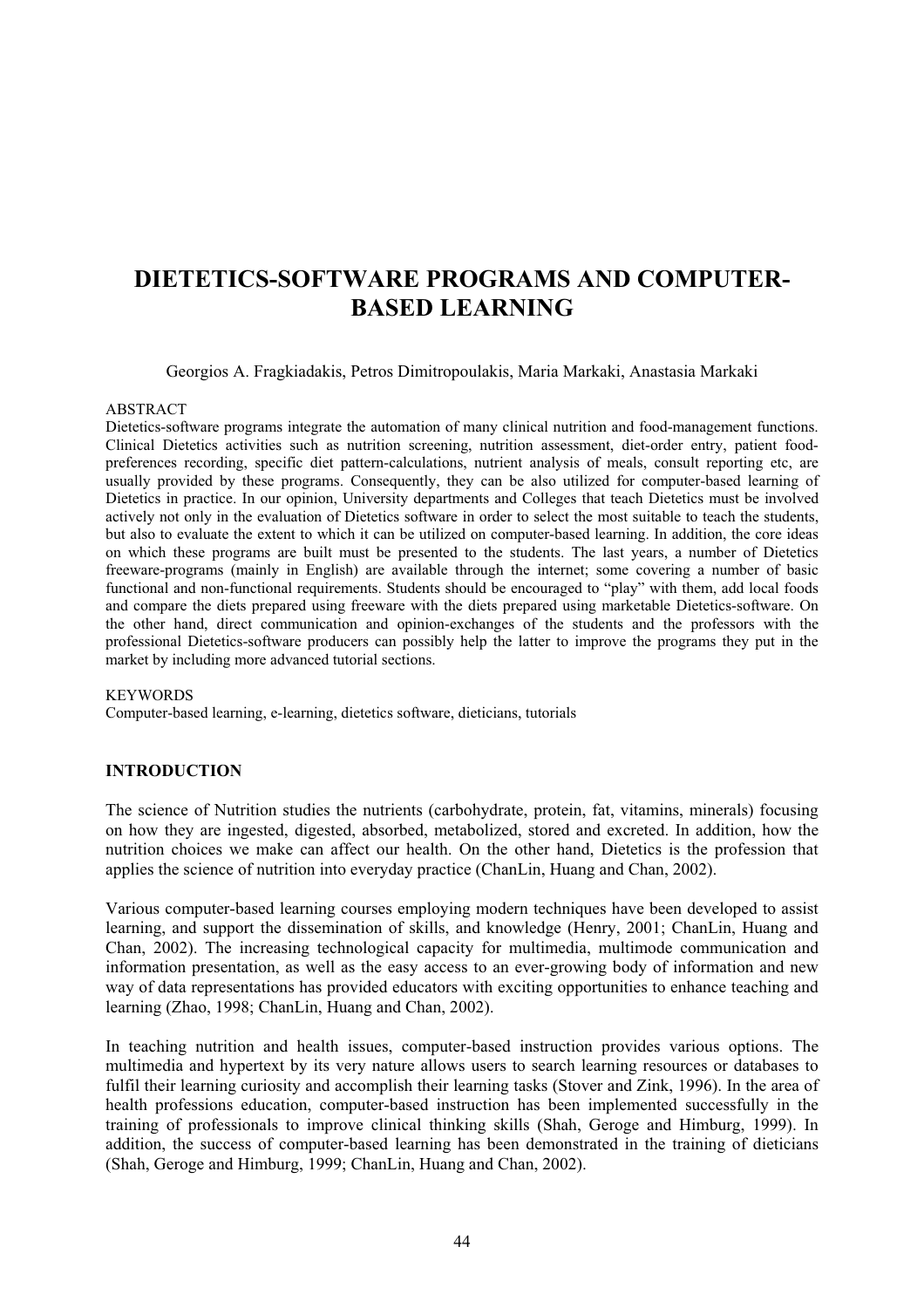## **BASIC NOTIONS ON E-LEARNING OF DIETICIANS**

A fundamental skill for the dietician is the ability to take a diet history, to calculate nutrient intake and then use this information, together with an understanding of an individual's medical and history, to advice on dietary change (Herriot, Bishop and Truby, 2004). Dietetics software is expected to integrate the automation of many clinical nutrition and food-management functions. The clinical Dietetics activities of nutrition screening, nutrition assessment, diet-order entry, patient food-preferences recording, specific diet pattern-calculations, nutrient analysis of meals, consult reporting etc, are usually provided by these programs (Androulaki, Dimitropoulakis, Maraki, Markaki and Fragkiadakis, 2006).

Utilities such as complete automation of food production activities, service and distribution, inventory and cost management, recipe expansion, menu and recipe nutrient analysis, meal and diet-pattern development and implementation, diet card and tray ticket printing, quality service tracking, and annual management reporting can also be provided by certain of the Dietetics-software programs (Androulaki, Dimitropoulakis, Maraki, Markaki and Fragkiadakis, 2006).

Each Dietetics-software can be used in different cases and by different users. The user may be a registered dietician, a professor, a physician, a student, an athletic trainer etc. The most common places where Dietetics-software is used are the followings: 1. Dietetics offices; 2. Beauty centres; 3. Hospitals, clinics, physician offices; 4. Universities and Colleges; 5. Gyms and athletic centres; 6. Food-packaging establishments; 7. Mass-catering establishments etc. With the growing number of nutrient-calculation software-packages on the market, potential users including the higher education institutions are faced with the increasingly difficult task of determining which system best meets their needs (Wise, 1998; Wise, 1999; Androulaki, Dimitropoulakis, Maraki, Markaki and Fragkiadakis, 2006).

In a computer-based nutrition course, the student's use of computer and Internet technology to facilitate learning is utilized. With emphasis on learning nutrition concepts, the use of visual representation is critical in creating real-life experience that allows students to relate the materials with daily food intake. In addition to learning content, the access to digital resources also permits exploration of different information resources. The learning materials must cover the introduction of various nutrients, and how they influence human health. The daily requirement of each nutrient, its deficiency symptoms, food sources and nutrition compositions of foods must also be provided with fruitful visual information. By viewing the pictures showing the quantity per serve of each food and its nutrients content, students can become able to relate the visual representations with the food intake (ChanLin, Huang and Chan, 2002).

The e-learning lessons must provide a menu-based learning interface, allowing students to enter the information stream at a variety of points. Students can be requested to record their food intake and selfanalyze their nutrient status based on their own nutrition requirement. This level of authenticity is necessary to sustain students' interest and activity in the hypertext environment. Students can in parallel further search for relevant information, pertinent to their learning goals, through the wealth of information and learning resources available on the Internet (Wilson, 1996).

With the links to digital resources, students must be able to access various information related to nutrition provided by government agencies, schools, institutions, and hospitals. In addition to basic learning content, the e-learning facilities must provide students with on-line discussion opportunity for communicating and sharing ideas. Students must be also encouraged to post their questions or responses related to nutrition topics (ChanLin, Huang and Chan, 2002; Zubas, Heiss and Pedersen, 2006).

At the end of the e-learning courses, tests are usually given. In example, students can be asked to analyze according to the situation given whether there is a nutrient deficiency in a particular case-study. To solve the problem, students can use the nutrition components of each food provided in the dietetics software, calculate the nutrition intake of each food, and then check the daily food intake in the casestudy, against the suggested requirements. In addition, students can be asked to design a dietary plan for an athlete, or pregnant woman, or a child. Then they will have to choose various food sources and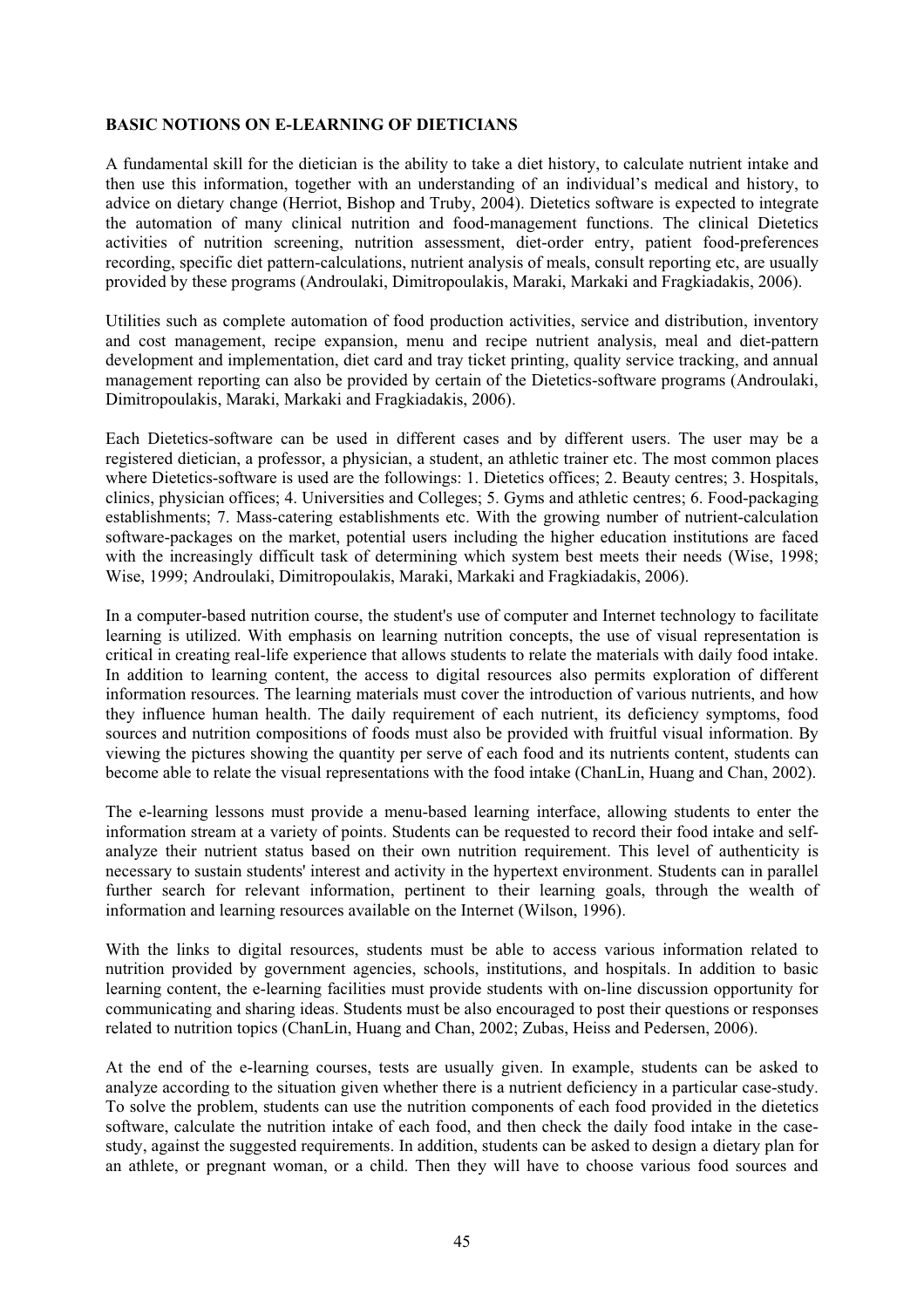evaluate whether their food plan meets the suggested nutrition-requirements. In addition to the above tests, the affective responses regarding their reactions toward the instructional materials can be also collected and analyzed, using a relevant questionnaire, at the end of each course (ChanLin, Huang and Chan, 2002; Herriot, Bishop and Truby, 2004; Zubas, Heiss and Pedersen, 2006).

## **PROBLEMS IN FURTHER ESTABLISHING E-LEARNING OF DIETICIANS**

At most European countries Nutrition/Dietetic students undertake a 4-year BSc (Hons) degree course or a post-graduate programme consisting of both academic and practical components. The primary objectives of the practical dietetic training, carried out mainly in hospitals and supervised by experienced dietetic practitioners, are to enable students to acquire practical skills and to translate theoretical knowledge into effective clinical practice (Herriot, Bishop and Truby, 2004).

Many students find the transition from the academic environment of a university to the clinical environment of a hospital difficult, especially with regard to patient contact. Students occasionally mention various reasons for this, including unfamiliarity with the medical record system and a lack of exposure to the clinical environment and therefore real patients (Herriot, Bishop and Truby, 2004). An idea would be the e-learning programs to simulate some of the conditions the students are going to face in the hospitals and also contain extended tutorials on how to log a medical/nutrition record. This approach can upgrade the preclinical training of dietetics students, saving time and money as well.

The main aim of the higher education institutions is to expand and evaluate the body of knowledge, whereas the main aim of the hospitals is to provide a service to those who need it, whether patient or student. This discrepancy and tension also exists in dietetics education and training within the institutions and the hospitals. However, it is possible to integrate the development of knowledge, in parallel with acquiring skills and attitudes (Jud 2004). Dietetics software and e-learning techniques can possibly comprise an important link, to facilitate the integration of the above mentioned "academic" with the "practical" approach.

In our opinion, University departments and Colleges that teach Dietetics must be further involved actively in the evaluation of Dietetics software, in order to select the most suitable and include it in the e-learning resources that use to teach their students. The core ideas on which these programs are built must be analytically presented to the students. The last years, a number of Dietetics freeware-programs (in English mainly) are available through the internet. Students should be encouraged to "play" with them, add the well-characterised local foods and compare the diets prepared using freeware, with the diets prepared using marketable Dietetics-software. On the other hand, direct communication and opinion-exchanges of the students and the professors with the professional Dietetics-software producers can possibly help the latter to upgrade the programs they put in the market, by including more tutorial functions (Androulaki, Dimitropoulakis, Maraki, Markaki and Fragkiadakis, 2006).

Specific aspects of the reactions of the students towards e-learning of dietetics must be further studied also. Occasionally, students report that they like the self-paced nature of the tutorials, yet some feel they may being moving too quickly through the information. Some students report that by e-learning they feel they skipped-over more information, compared to traditional lectures. Since e-learning provides an open and interactive platform, it should allow the student to make choices when they miss information or become confused with the material presented in the online environment. Adequate computer skill is of course considered critical for the success of online learning (Zubas, Heiss and Pedersen, 2006).

Some studies indicate the difficulties on the exact measurement of the extent to which students are finally able to practise what they have electronically-learned effectively. Further analytical research would be very valuable for investigating the impact of e-learning on actual dietetics skills (Herriot, Bishop and Truby, 2004; Upton, 2005).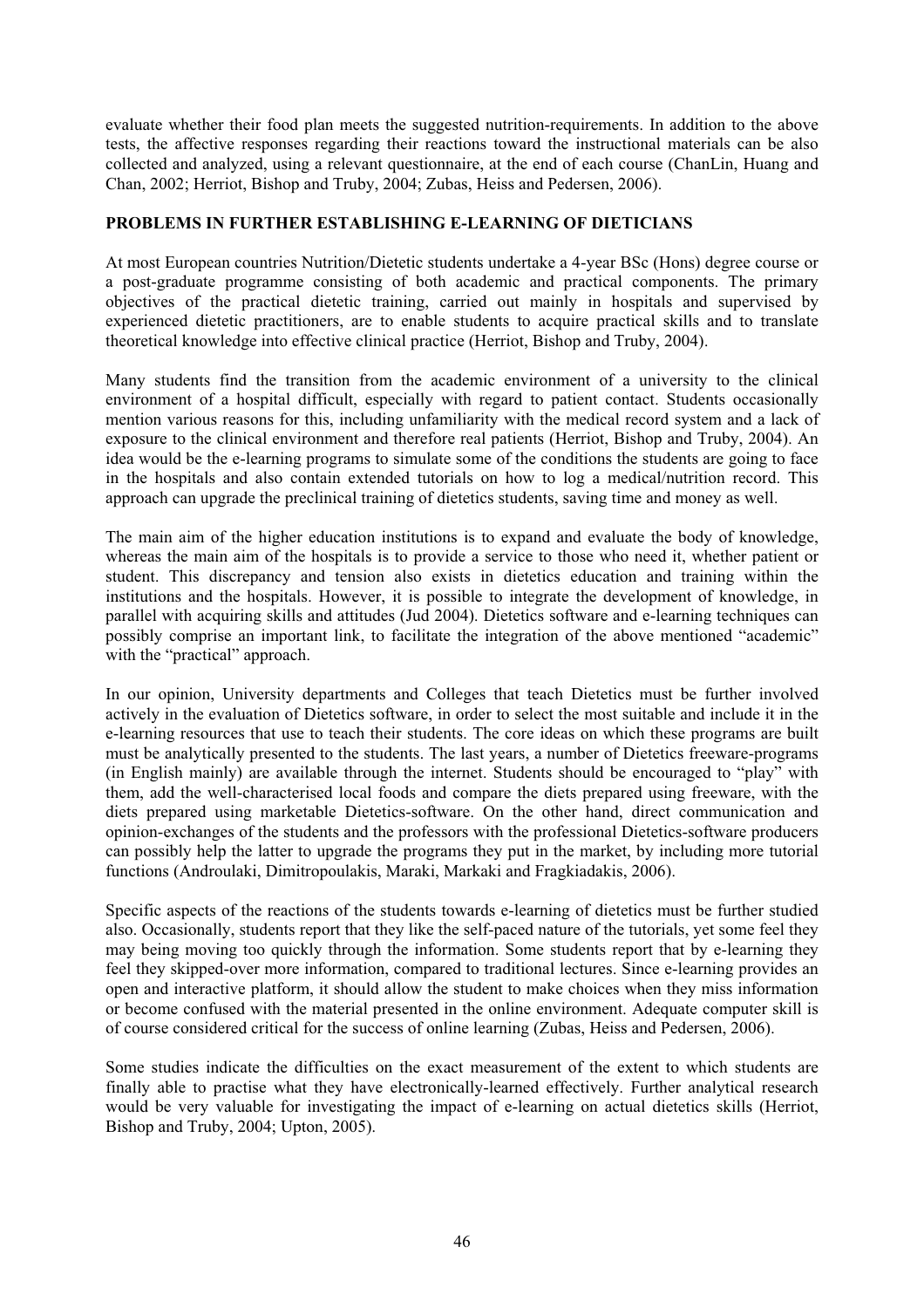Finally, professional organizations are continually challenged to assure competency of their practitioners. Competency includes critical-thinking, cooperative work, effective communication, and use of lifelong learning resources. Information literacy via computer technology is a key component of acquiring competency and needs to be included in dietetics-practitioners competency-screening (Litchfield, Oakland and Anderson, 2002). Consequently, dietetics software and e-learning, exempt for training, may be also an important tool to assess and verify practitioner competency in dietetics professionals.

## **E-LEARNING IN THE DEPT OF NUTRITION AND DIETETICS OF TECHNOLOGICAL EDUCATION INSTITUTE (TEI) CRETE, SITEIA**

In Greece, two major Dietetics programs are used by most of the relevant University-departments, public or private hospitals, and professional dieticians. The last two years, in the Department of Nutrition and Dietetics of TEI Crete, we carry out studies to provide complete evaluation of the "functional requirements or specifications or characteristics" of the two programs (Androulaki, Dimitropoulakis, Maraki, Markaki and Fragkiadakis, 2006). In parallel we evaluate the possible utilization of these programs in teaching dietetics and clinical dietetics to our students. As a result of this procedure we communicate regularly with the companies holding the copyrights of the Greek Dietetics-software programs and inform them on the options that future versions of these programs must provide to be more effective as educational tools.

As far as it concerns e-learning, our current everyday approach combines elements of self-paced learning with the person-to-person interactivity of a traditional classroom, including discussions, assignments and examinations. About 25% of the classes we offer are now including a web component, a number we are interested to increase to 50%, hopefully within the next 5 years. The reservoir of online resources we have available (more than 3,000 electronic journals through the Hellenic Academies Libraries Link or HEALlink, as well as TEI-Crete Library or Departmental subscriptions to on-line journals) already offers a wealth of information, simulations and research material. This material is used not only to prepare homework but also during the classes of Dietetics, as occasionally and during the exams, since we have developed two labs of informatics where 40 students can work online simultaneously, and also interact with there teachers, as well as between themselves.

On the other hand, in cooperation with the Central Library of TEI in Heraklio (Mr. Panagiotakis Michael) we develop new e-learning programs on food recognition and utilise a site (www.teiher.gr/meddiet/) for students to post their questions or responses related to nutrition topics. Our current observations on the effectiveness of e-learning/traditional learning combination indicate that e-learning involvement can result in students not only retaining more knowledge, but also receiving better grades (Markaki, Maraki and Fragkiadakis, unpublished data).

While face-to-face teaching will always remain at the heart of university life, online learning offers a number of unique advantages. In example much routine marking of tests can be automated to save valuable tutor time. Other e-learning attributes include ease in updating classes' content (easier than with printed matter), ease of distribution, standardization of content, and accountability. Last, but not least, e-learning can be integrated into medical education, resulting in a shift toward the model of adult learning in which faculty members are no longer just content distributors but rather facilitators of learning and assessors of competency (Ruiz, Mintzner and Leipzig, 2006).

Taking in mind all the above mentioned, and in a long term view, we are interested to expand eteaching and learning activities across the Department of Nutrition and Dietetics and increase staff involvement, developing a lasting expertise. We are also interested to identify optional models of delivery of e-learning (incl. agreements with content providers, lecturers, moderators), examine the cost implications of these activities and look for partnerships and collaborations in e-learning development and delivery concerning Dietetics.